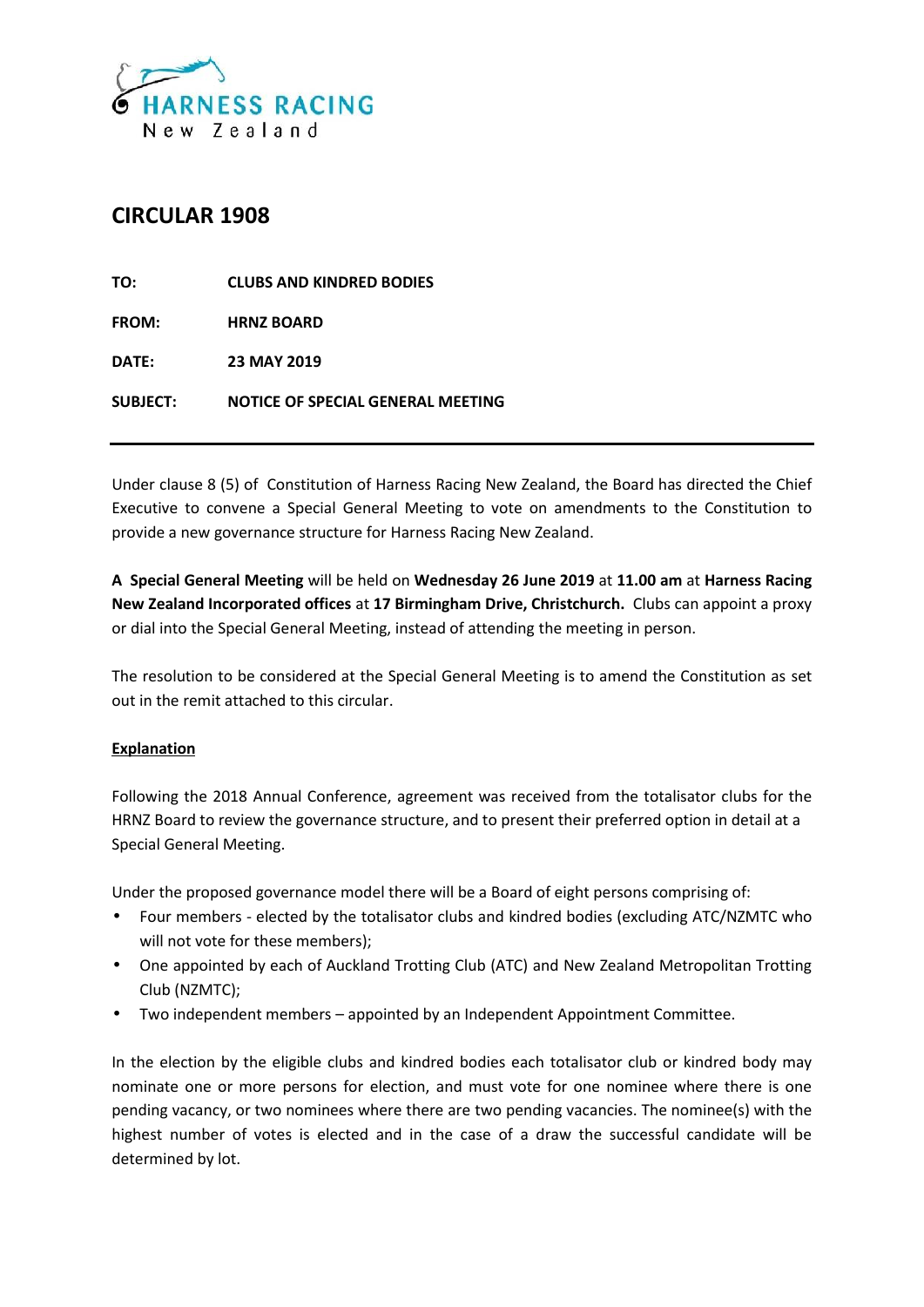It is also proposed that the voting mechanism be amended so that each totalisator club (excluding ATC/NZMTC) or kindred body has one vote per vacancy. This voting is not based on betting licences.

The Independent Appointment Committee will comprise:

- One person representing HRNZ appointed by the new Board;
- One person appointed by the Board who has expertise in governance recruitment;
- One person appointed by the New Zealand Racing Board, or equivalent regulatory authority.

The term of office will, subject to the transitional provisions, be three years for all Board members. A maximum time to serve on the Board is nine years, from the date of the new governance model being implemented.

## **Transitional Provisions**

In 2019 the ATC and NZMTC will each appoint a member to the Board and there will be an election of four persons by the totalisator clubs and kindred bodies (excluding ATC/NZMTC). In this election the totalisator clubs must vote for four nominees. The proposed timetable is:

- nominations called for by 1 July 2019
- list of nominees advised to the totalisator clubs and voting commences on 10 July 2019
- voting concludes by 26 July 2019
- election concludes by 9 August 2019
- notification by ATC and the NZMTC of their appointed person by 9 August 2019

The current Board will resign at the conclusion of the 2019 Annual General Meeting.

The new Board may appoint up to two interim independent members who will hold office until their replacements are appointed by the Independent Appointment Committee.

One member elected by the totalisator clubs and either the member appointed by the ATC or NZMTC will resign as members of the Board after the conclusion of the AGM in their first year of office. One member elected by the totalisator clubs, one of the appointed independent Board members, and the member appointed by the ATC or NZMTC that did not resign at the end of the first year, shall resign after the conclusion of the AGM in their second year of office. The elected members who initially serve one, two or three years will be decided by the Board as will the independent member who will retire in their second year of office.

**Peter Jensen Chief Executive**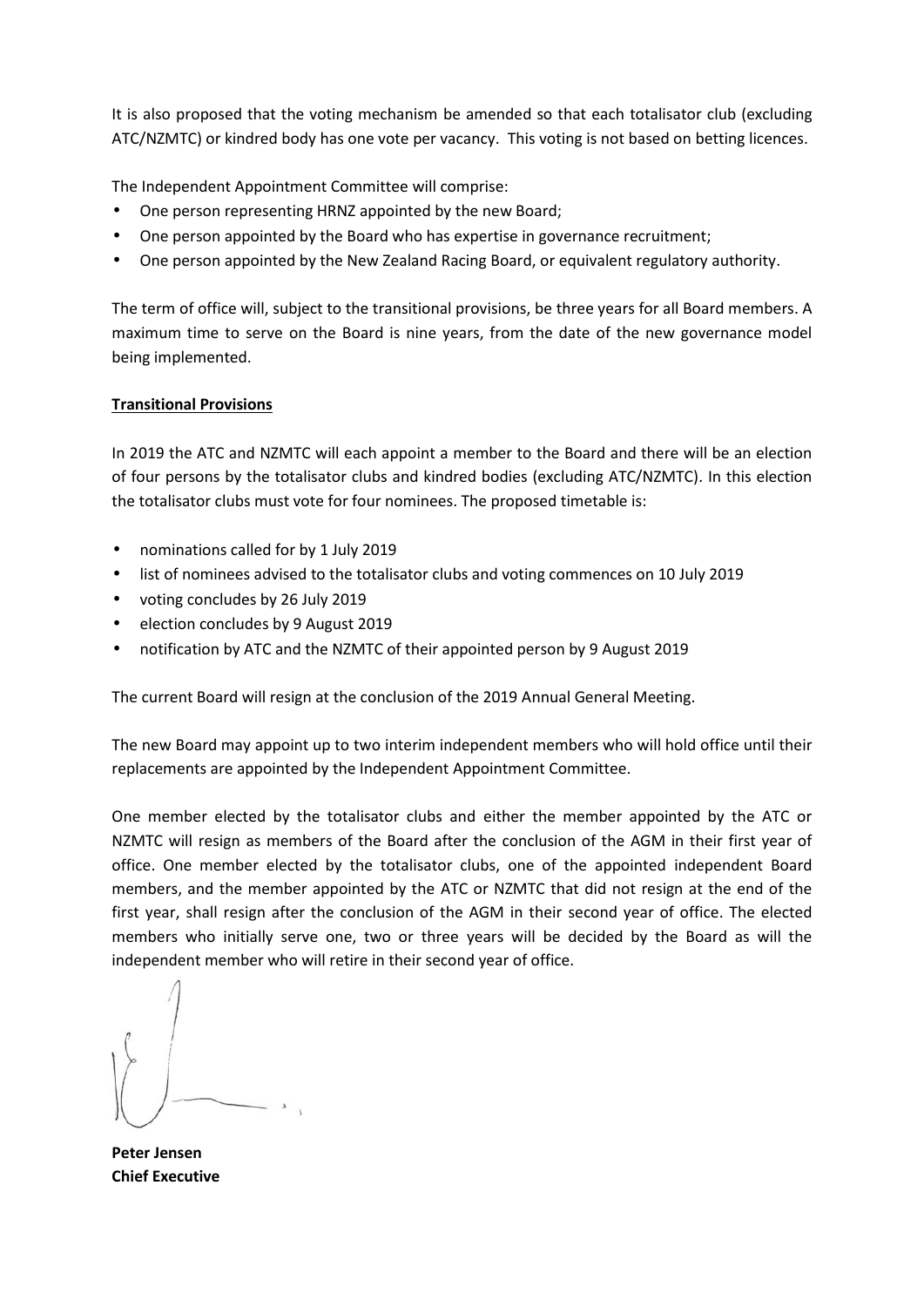# **REMIT**

The Constitution of Harness Racing New Zealand Incorporated be amended by:

a. Inserting in clause 2.1 a definition for New Zealand Racing Board that states:

**New Zealand Racing Board** means the New Zealand Racing Board established under the Racing Act 2003 and any body that replaces the New Zealand Racing Board under that Act or any Act that replaces the Racing Act 2003.

b. Revoking clauses 10.1 to 10.39 and inserting the following new clauses:

## **10. THE BOARD**

### **Composition of the Board**

- 10.1 The Board of HRNZ shall comprise eight persons elected or appointed as follows:
	- 10.1.1 Four persons elected by the totalisator clubs, other than the Auckland Trotting Club Incorporated and the New Zealand Metropolitan Trotting Club Incorporated, and the kindred bodies.
	- 10.1.2 One person appointed by the Auckland Trotting Club Incorporated.
	- 10.1.3 One person appointed by the New Zealand Metropolitan Trotting Club Incorporated; and
	- 10.1.4 Two independent members appointed by the Independent Appointment Committee.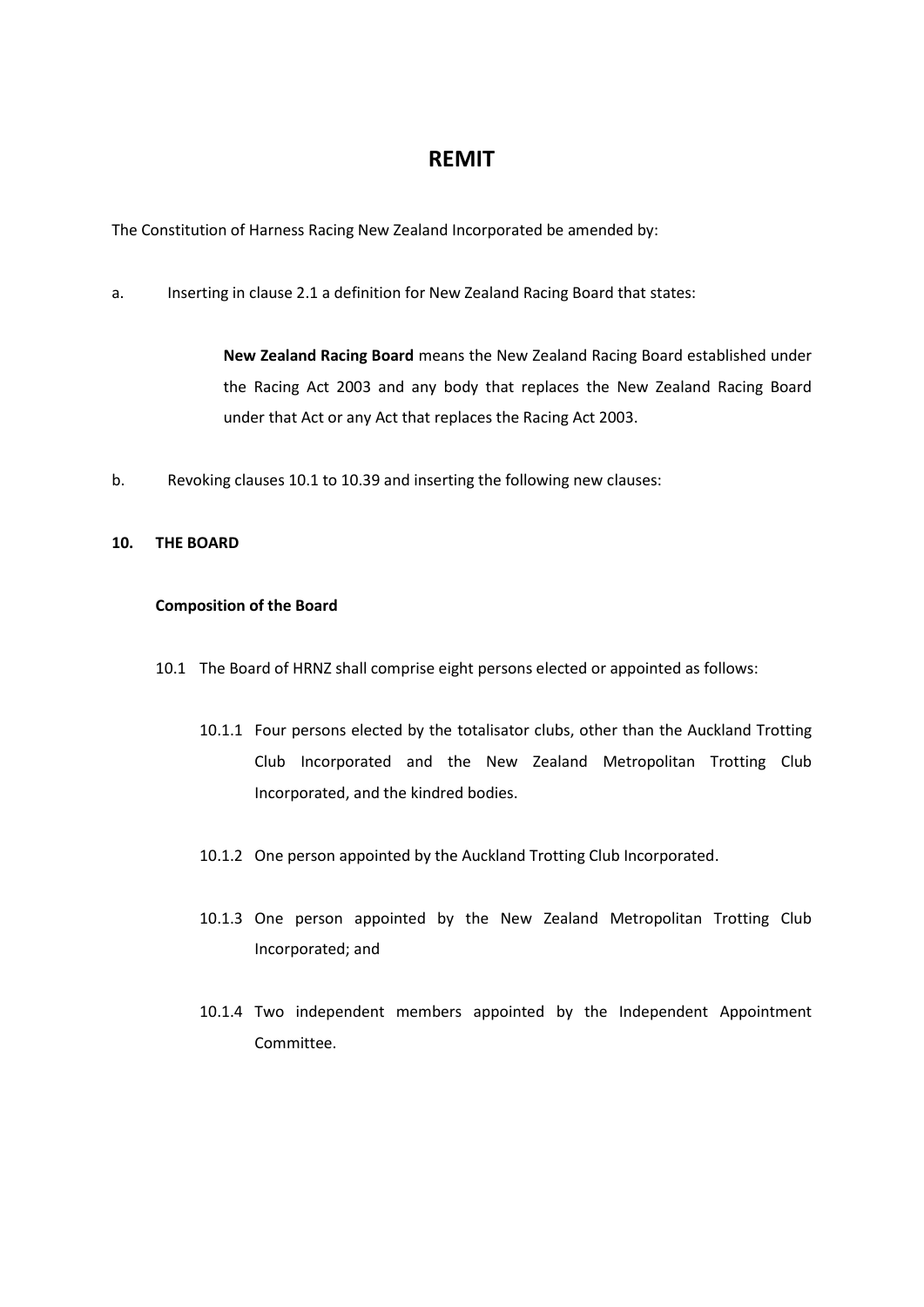### **Eligibility for election or appointment**

- 10.2 A person is not eligible to be elected or appointed as or continue to be a member of the Board who:
	- 10.2.1 Is a paid official of HRNZ;
	- 10.2.2 Has at any time been or is disqualified for any serious racing offence under the Rules, the Rules of Racing or a corrupt practice under the former New Zealand Rules of Harness Racing, Rules of Racing or any equivalent rules of any recognised Harness Racing Club, Racing Club, Authority or Body in New Zealand or any country;
	- 10.2.3 Has at any time been convicted of an offence or crime referred to in Schedule 1 of the rules made pursuant to s 34 of the Racing Act 2003;
	- 10.2.4 Has at any time been struck off the role of a professional body or had their name removed from the register of a professional body;
	- 10.2.5 Has from the 2019 Annual General meeting of HRNZ has been a member of the Board for a total of nine years either consecutively or otherwise, unless approved by special resolution of HRNZ.

## **Nominations for and election of persons by totalisator clubs and kindred bodies** Nominations

- 10.3 The Chief Executive shall notify the totalisator clubs and kindred bodies of the number of pending vacancies that year to be filled by the nomination and election of Board members by totalisator clubs and kindred bodies.
- 10.4 In the month of July each year, or such other date as the Board decides, a totalisator club (other than the Auckland Trotting Club Incorporated and the New Zealand Metropolitan Trotting Club Incorporated) and each kindred body may nominate one or more eligible person for nomination as member of the Board.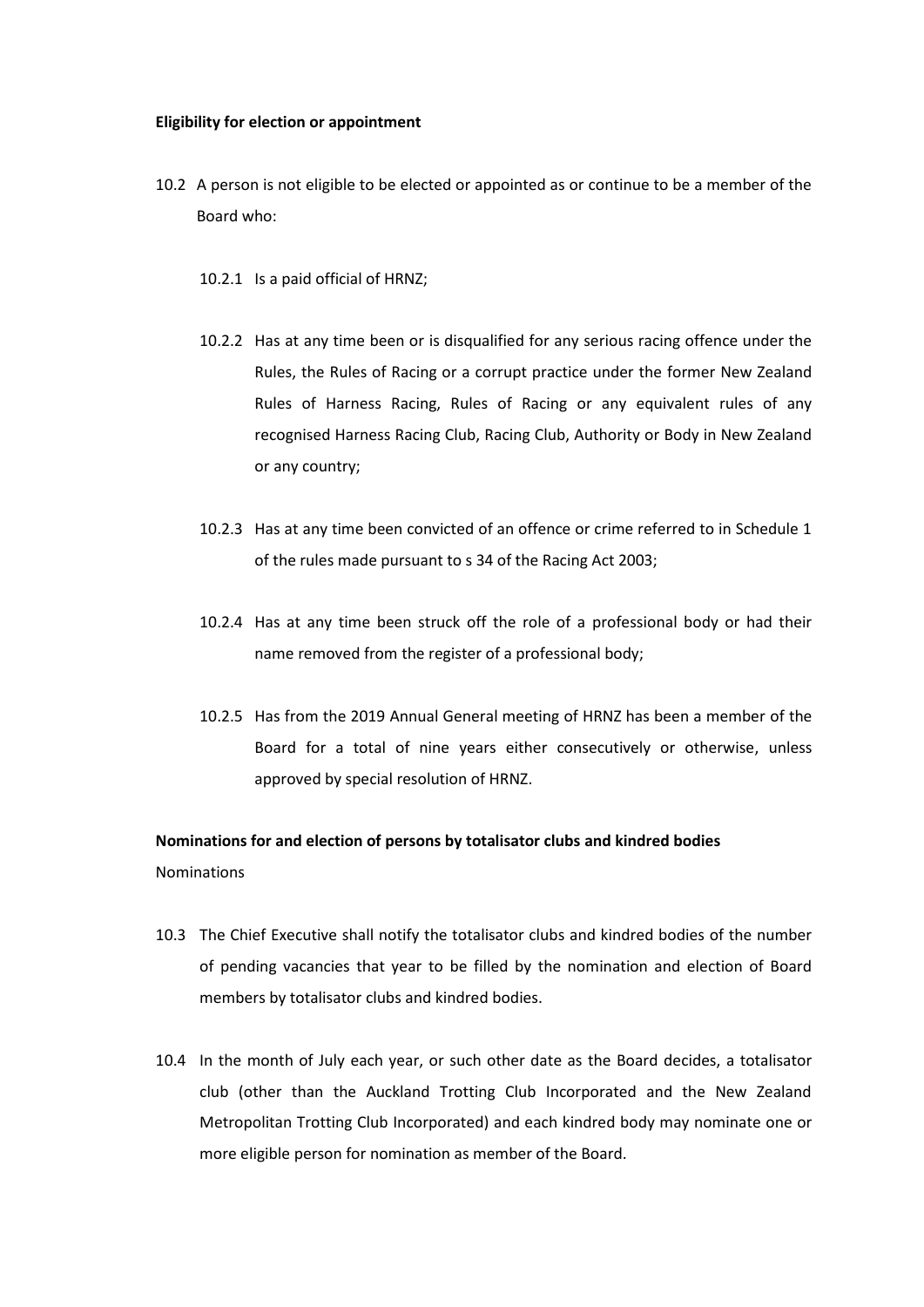- 10.5 A nomination must be in writing, signed by the chairperson and the secretary of the nominating club or kindred body (or persons of equivalent office), and by the person nominated.
- 10.6 A nomination must be received by the Chief Executive not later than 4:00 pm on 20 July in the applicable year, or such other time and date as the Board decides.
- 10.7 If the number of nominations received by the Chief Executive do not exceed the number of pending vacancies the candidates nominated shall be declared elected.
- 10.8 If no nominations are received, or the number of nominations is fewer than the number of pending vacancies, the Board in office must appoint an eligible person as a member of the Board for each pending vacancy for which there is no nomination. Every person appointed by the Board is deemed to have been elected as a member of the Board by the totalisator clubs and kindred bodies.

### Voting papers

- 10.9 If the number of persons nominated exceed the number of pending vacancies the Chief Executive shall prepare voting papers. The voting papers must include:
	- 10.9.1 The number of pending vacancies;
	- 10.9.2 The names of the nominees;
	- 10.9.3 The method(s) by which the voting may be submitted; and
	- 10.9.4 The time and date at which voting closes. If no date is set, voting closes at 4:00pm on 20 August in the applicable year.
- 10.10 The Board may approve one or more method by which voting may be completed and submitted.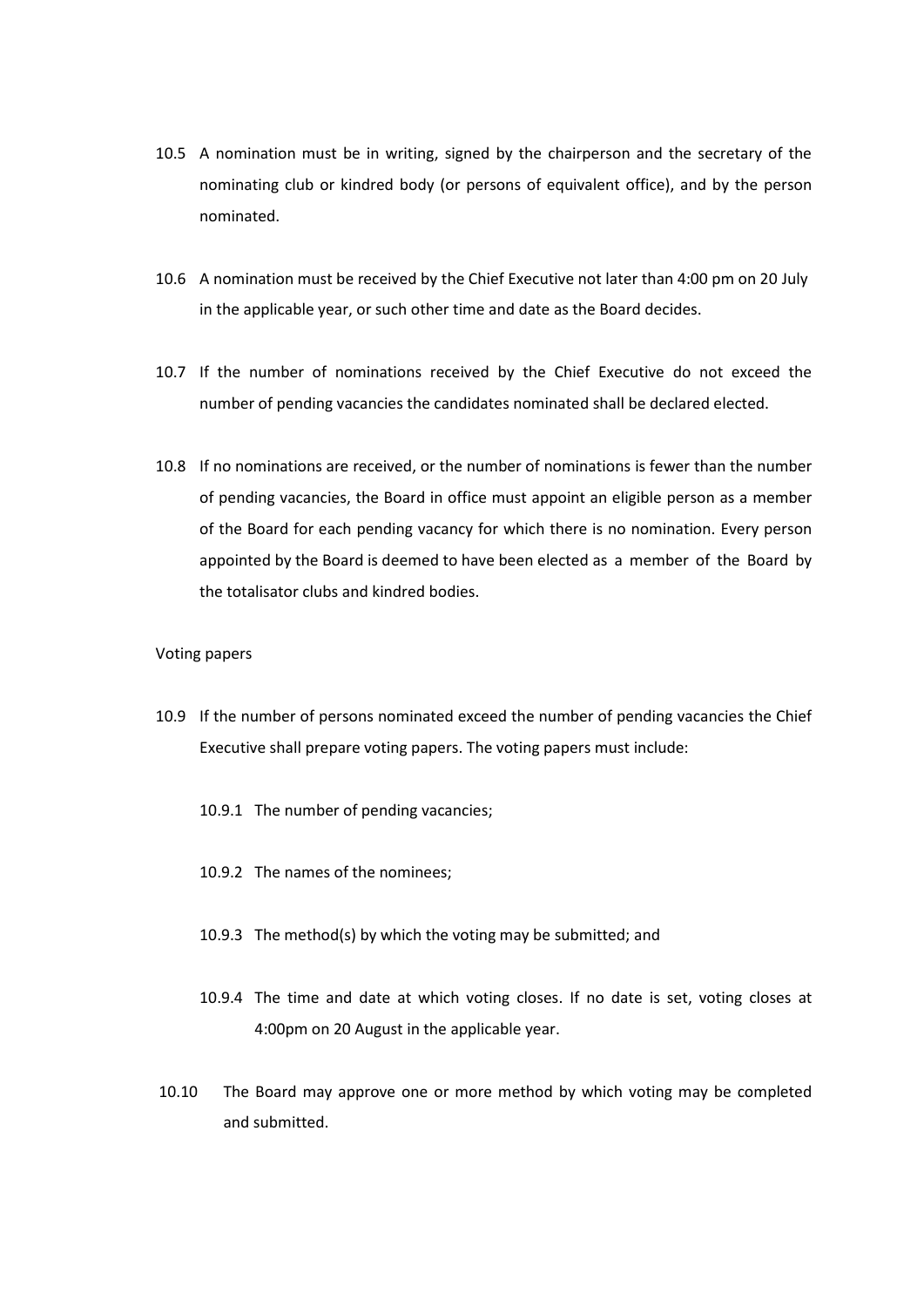- 10.11 The Chief Executive shall forward one voting paper to each totalisator club (except the Auckland Trotting Club Incorporated and the New Zealand Metropolitan Trotting Club Incorporated) and kindred body.
- 10.12 Each club entitled to vote, and each kindred body shall after receipt of the voting paper, by its committee or equivalent body, complete and submit its vote by one of the methods approved by the Board.
- 10.13 Each club and kindred body must vote where there is one pending vacancy for one nominee, or where there are two pending vacancies for two nominees.
- 10.14 The voting paper must be signed by the chairperson and the secretary of the club or kindred body (or persons of equivalent office) and returned to the Chief Executive on or before the date and time voting closes.
- 10.15 Any voting paper which is not completed, submitted by the method approved, signed by the chairperson and the secretary of the club or kindred body (or persons of equivalent office), or received by time and date voting closes is an informal vote.
- 10.16 If the number of nominees is reduced by withdrawal or otherwise to a number which does not exceed the number of pending vacancies before the counting of votes is commenced the remaining nominee(s) shall be declared elected.

### **Counting of votes**

- 10.17 The Chief Executive is the returning officer and must fix a date for the counting of votes.
- 10.18 The Chief Executive may before the time and date voting closes appoint two scrutineers.
- 10.19 On the day fixed for the counting of votes the Returning Officer, in the presence of any scrutineers, shall receive the votes and after setting aside all informal votes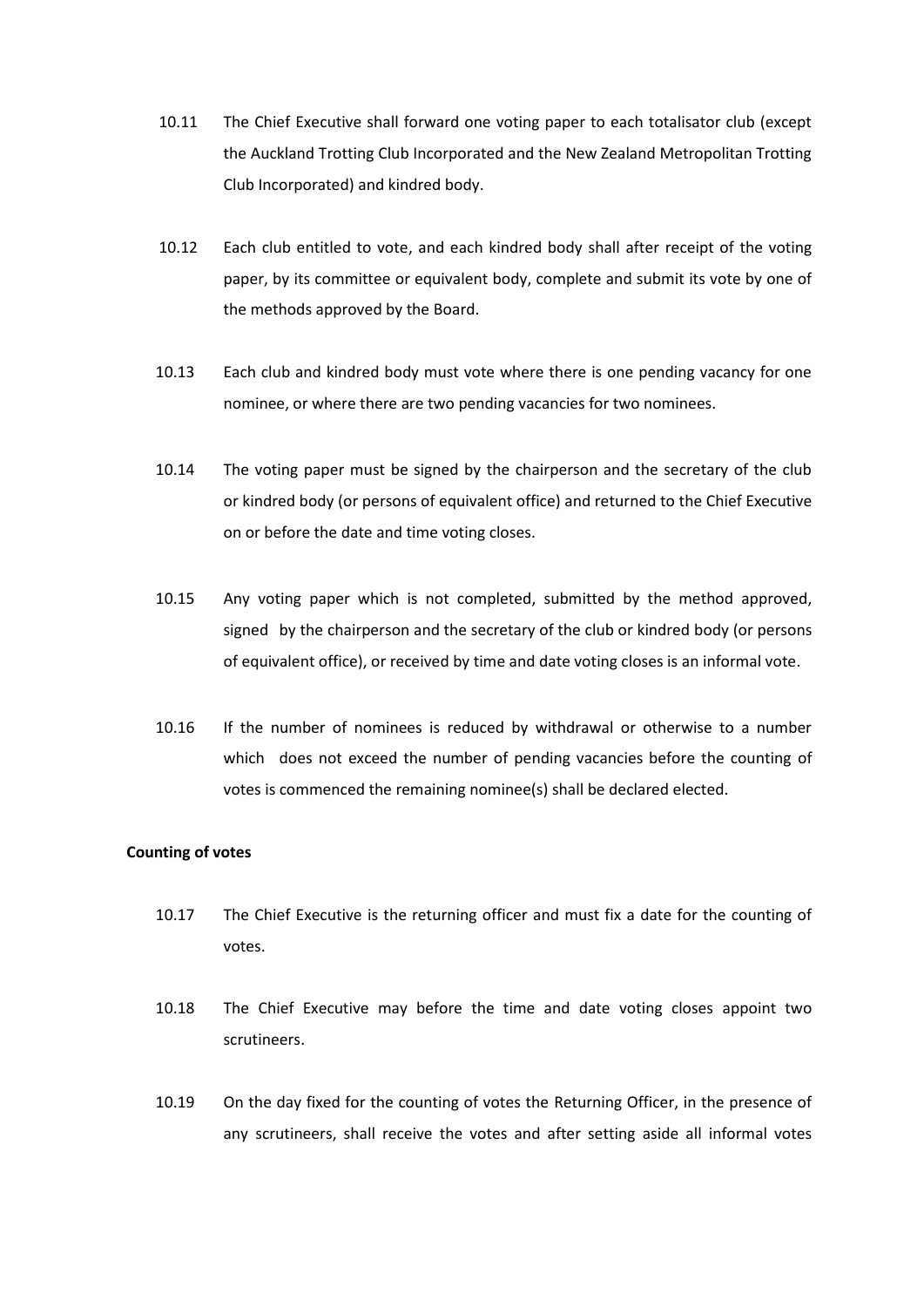count the number of valid votes. Clause 2.2 shall not apply to the votes and each vote shall have a value of one (1).

- 10.20 The nominee, or nominees as the case may be, who receive the highest number of votes shall be deemed to be the duly elected member or members of the Board.
- 10.21 Where there is an equality of votes between nominees and the addition of a vote would entitle any of those nominees to be declared elected, the returning officer shall, in the presence of the scrutineers, determine by lot which nominee shall be elected.
- 10.22 The returning officer and the scrutineers shall report to the Board the result of the election, and the votes properly sealed shall be handed by the scrutineers to the returning officer who must retain them for three months and then destroy them including any electronic record of voting papers.
- 10.23 The Chief Executive shall publish the result of the election.

Appointed Board Members – Auckland Trotting Club Incorporated, New Zealand Metropolitan Trotting Club Incorporated, Independents

- 10.24 In any year the Auckland Trotting Club Incorporated may appoint a member to the Board year the Chief Executive Officer must before 4:00 pm on 20 August, or such other time and date as the Board decides, notify the Chief Executive the name of the person who has been appointed by the club in accordance with its constitution or rules as a member of the Board.
- 10.25 In any year the New Zealand Metropolitan Trotting Club Incorporated may appoint a member to the Board year the Chief Executive Officer must before 4:00 pm on 20 August, or such other time and date as the Board decides, notify the Chief Executive the name of the person who has been appointed by the club in accordance with its constitution or rules as a member of the Board.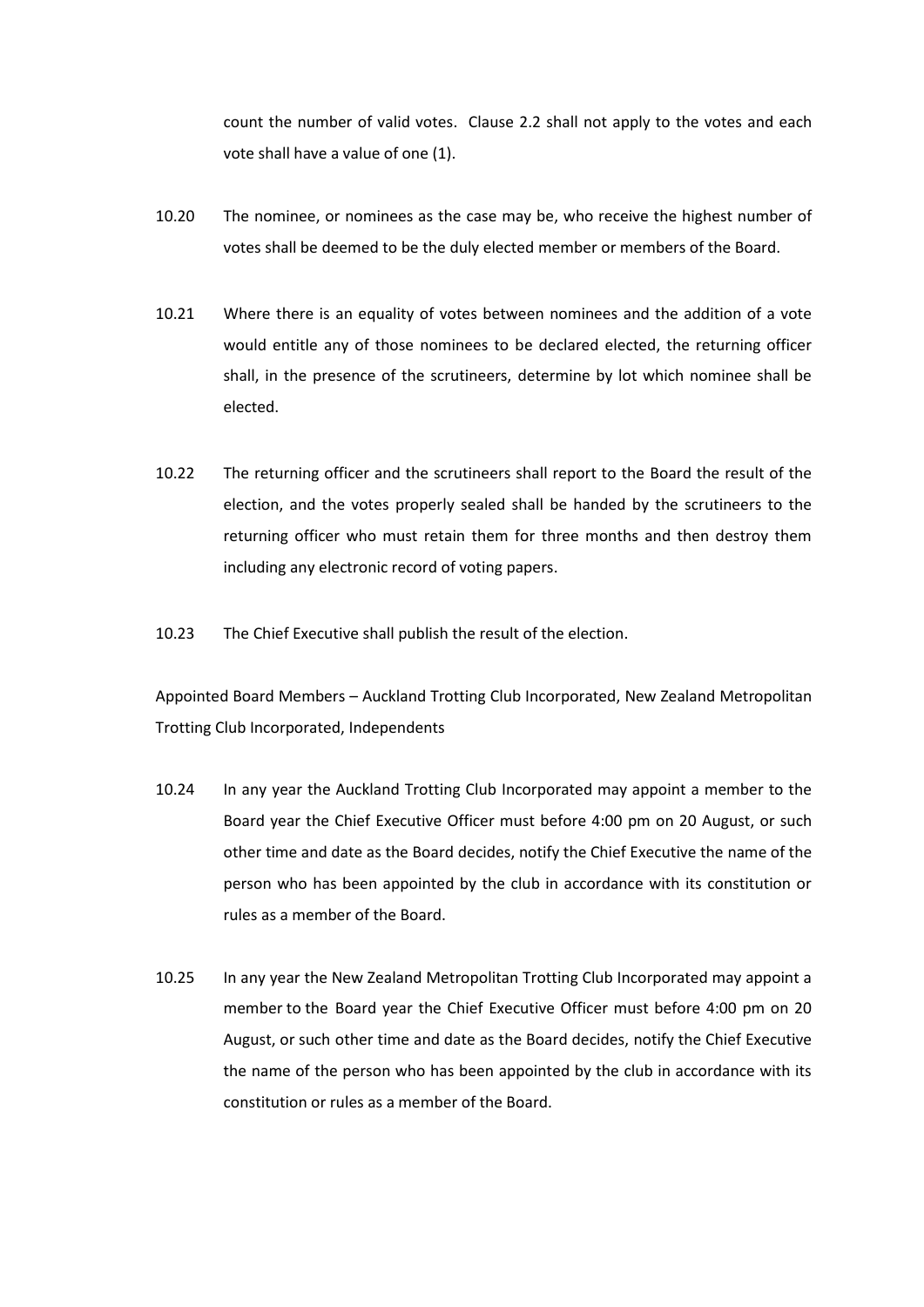Appointment by Independent Appointment Committee

- 10.26 When required, the Board shall establish an Independent Appointment Committee comprising:
	- 10.26.1 one person representing HRNZ appointed by the Board;
	- 10.26.2 one person appointed by the Board who has expertise in governance recruitment; and
	- 10.26.3 one person appointed by the New Zealand Racing Board.
- 10.27 The Independent Appointment Committee shall call for applications and appoint the independent members of the Board.
- 10.28 In any year the Independent Appointments Committee may appoint a member to the Board the Chair of the Independent Appointment Committee must before 4:00 pm on 20 August, or such other time and date as the Board decides, notify the Chief Executive the name of the person(s) appointed by it as a member of the Board.

### Failure to appoint

10.29 In the event the Chief Executive does not receive notification of the name of the person to be appointed under clause 10.24, 10.25, or 10.28 the Board shall appoint an eligible person as a member of the Board and every person so appointed is a duly appointed member of the Board.

### Term of Appointment

- 10.30 Every person elected or appointed to be a member of the Board under this Constitution shall, subject to the provisions of this Constitution and unless he or she sooner vacates office, come into office from the conclusion of the Annual General Meeting of HRNZ at which he or she shall be declared to be duly elected or appointed.
- 10.31 A member of the Board must retire from office in at the conclusion of the Annual Meeting of HRNZ in their third year of office.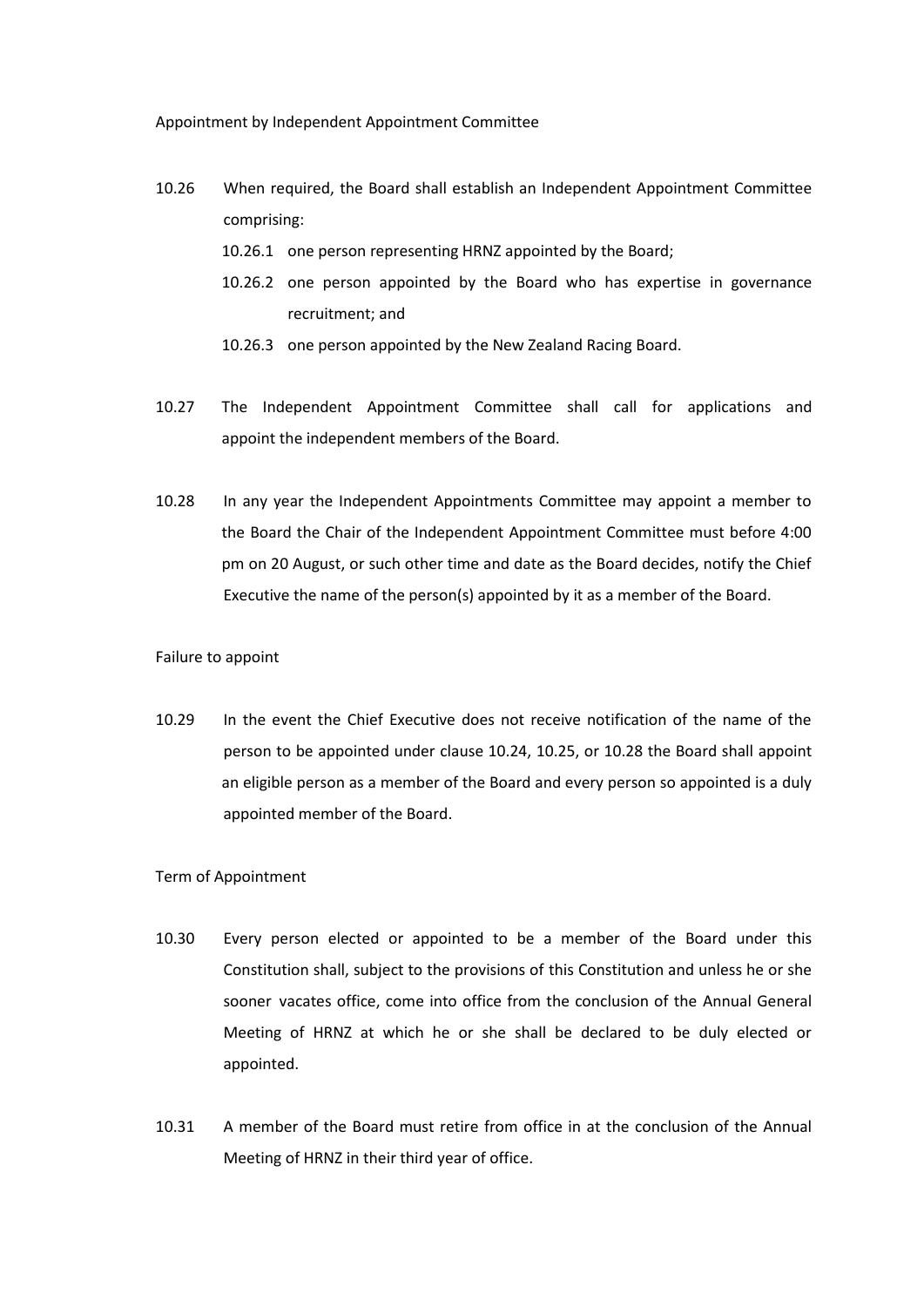10.32 A member of the Board who retires under clause 10.31, may be re-elected or re appointed providing they are not otherwise ineligible election or appointment.

#### **Vacancies**

- 10.33 The office of any member of the Board shall become vacant if they:
	- 10.33.1 Resign in writing addressed to the Chief Executive;
	- 10.33.2 Are absent without leave of the Board for more than two successive Board meetings;
	- 10.33.3 Suffer from incapacity affecting performance of duty, neglect of duty, or misconduct, established to the satisfaction of the Board;
	- 10.33.4 Die or become ineligible to continue to hold office by reason of the fact that he or she has at any time been or is disqualified for any corrupt practice or serious racing offence as described under clause 10.2.2;
	- 10.33.5 Are removed from office by resolution of HRNZ; or
	- 10.33.6 Become bankrupt.
- 10.34 In any case where the Board grants to any member leave of absence for a period of more than three months, it may appoint a substitute for that member during such absence, provided that where the member was appointed by the Auckland Trotting Club Incorporated, the New Zealand Metropolitan Trotting Club Incorporated, or the Independent Appointment Committee the Board shallinvite that club or committee to appoint a substitute member.
- 10.35 Whenever the office of any member of the Board becomes vacant the vacancy shall be filled:
	- 10.35.1 Where the vacancy is of a Board member elected by the totalisator clubs and kindred bodies by the Chief Executive calling for nominations from the totalisator clubs and kindred bodies and clauses 10.3 to 10.23 shall apply with necessary modification.
	- 10.35.2 Where the vacancy is of a Board member appointed by Auckland Trotting Club, the New Zealand Metropolitan Trotting Club, or the Independent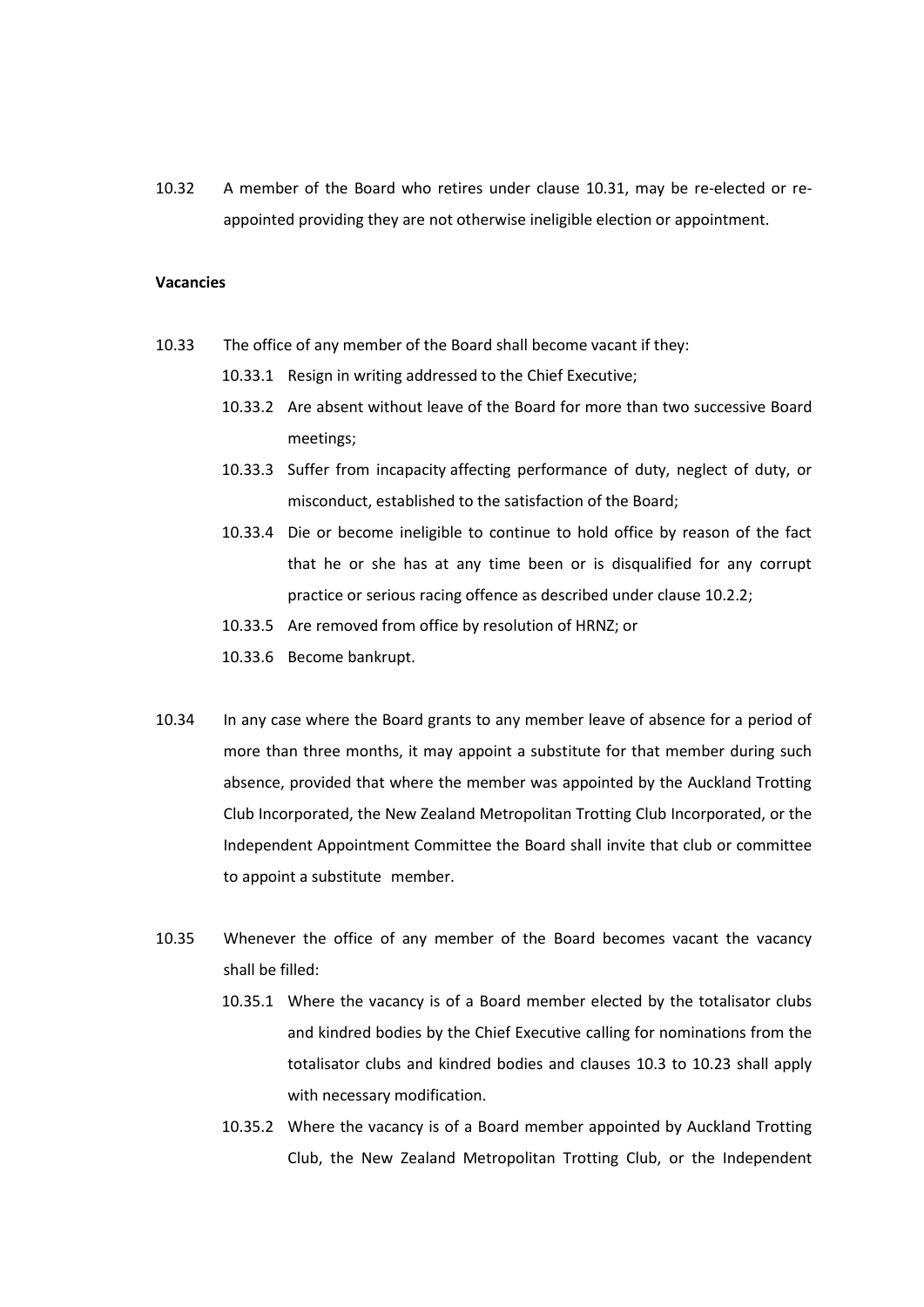Appointment Committee, or by the Board under clause 10.28 by the Chief Executive inviting the relevant club, or committee to appoint a new member to fill the vacancy by a date determined by the Board and clauses 10.24 to 10.28 shall apply with necessary modification.

- 10.36 A Board member elected or appointed under clause 10.35 shall remain in office for the remainder of the term of the vacating member.
- 10.37 No act, proceedings, determination or matter of the Board or of any person acting as a member of the Board shall be invalidated because of a vacancy in the membership of the Board at the time of the act, proceedings, determination or matter or because of the subsequent discovery that there was some defect in the election or appointment of any person so acting, or that he was incapable of acting or being a member.

### **Transitional Provisions**

- 10.38 The members of the Board must retire at the conclusion of the 2019 Annual General Meeting.
- 10.39 Prior to the 2019 Annual General Meeting there shall be an:
	- 10.39.1 election of four Board members by the totalisator clubs and kindred bodies;
	- 10.39.2 appointment of one Board member by the Auckland Trotting Club Incorporated; and
	- 10.39.3 appointment of one Board member by the New Zealand Metropolitan Trotting Club Incorporated.
- 10.40 Clauses 10.2 to 10.25, and clause 10.29 shall apply with necessary modification to the election and appointment of Board members under clause 10.39. For the avoidance of doubt in the voting papers for the election of four Board members by totalisator clubs entitled to vote and kindred bodies each club and kindred body must vote for four nominees.